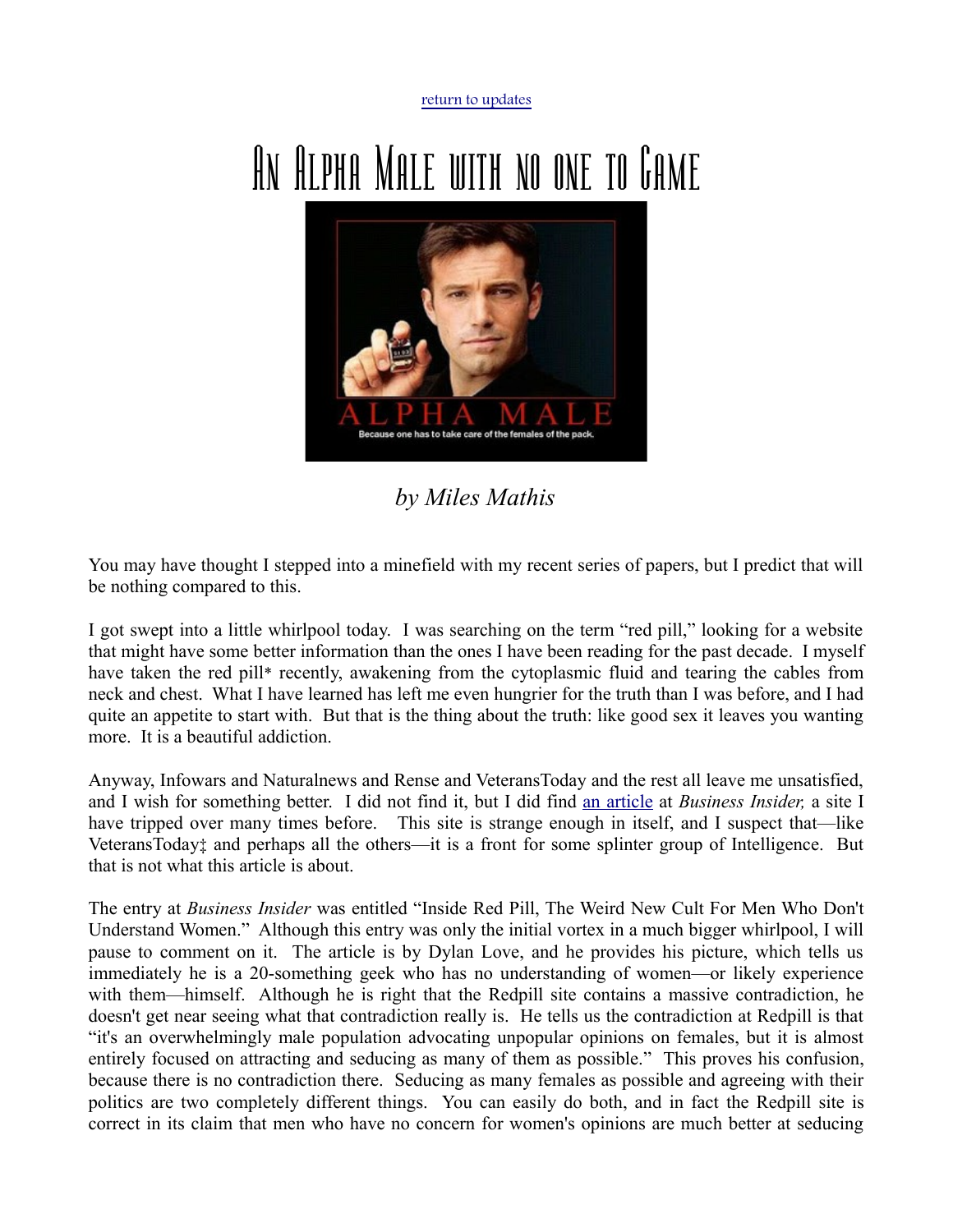them. Dylan Love is just proving the point of the Redpill editors, since he is playing the part of the WhiteKnight beta perfectly.

Just to be clear, I had never been to Redpill before, had never seen or used most of these terms, and am borrowing their terms to show you what they are. I think you know what a beta male is. A WhiteKnight is a beta male who thinks that agreeing with the ladies is the best way to bed them. Only if you think that, can you think there is a contradiction in disagreeing with women and wanting to bed them.

So Love's article is actually the perfect lead-in for the Redpill site, although he doesn't intend it to be. His title was meant to undercut it, but his article only confirms it.

Which isn't to say the Redpill site is right. Our link takes us directly to a notorious *Futurist* article ["The Misandry Bubble."](http://www.singularity2050.com/2010/01/the-misandry-bubble.html) Although poorly written and apparently anonymous, the article does make some goods points concerning the misandry at the heart of our current milieu. Beyond his central point about the unfairness of divorce court (which is sort of his unanswerable trump card in this article), his second best point for me is his laughing at women who want to tell men who they should be attracted to. I get that all the time from feminists, who come into my studio and try to shame me for painting pretty women. They ask me if I ever paint "everyday women," or wonder why I never paint fat women. It would be like a fat bald man walking into the art studio of a female painter and demanding that she paint fat bald men as a nod to fairness. If she doesn't agree to it, she is a man-hater or budding psychopath. But most men are smart enough to see we aren't ever going to change feminine nature, so we don't try. Women are always going to be attracted to tall, broad-chested guys with chiseled chins, and complaining about it won't do any good. You might as well complain that cats like to eat birds, or that the sun likes to go down in the west. In fact, lesbians are tough competitors in the chase for beautiful women, and many of them also seem to like skinny blondes, so trying to shame *me* for it is ridiculous. The Futurist is right that it is a perfect sign that many modern females are lost in a created world of entitlement and spoilage that has no connection to the real world, or to any possible rationality.

But I am not here to analyze the Futurist's paper, much less agree with it. Or, I am not here to analyze it *in full*. I only have a couple of comments: a very short one and a rather long one. The short one is that I find it amusing that the writer considers himself an alpha male, but doesn't have the courage to sign his name to the article. Neither do any of the other alpha males on the site. I myself have published [dozens of articles](http://mileswmathis.com/front.html) and letters on the same subject, most of them just as incendiary as his, and I have always signed my name to them. He also says explicitly that, being an alpha male, this is not really his fight. The alphas are beneficiaries of this current malaise, according to him, since they can mop up all the lonely ladies they like. He is only posting his article as an act of altruism. Yes, he actually says that.

My long comment starts now, and it is the reason I wrote this. The real contradiction on the Redpill site is not the one Dylan Love uncovered, it is the contradiction in the idea of "gaming." If you don't know, "gaming" is what the Futurist sickeningly calls "the Venusian Art." This is sickening to me because the Venusian Art should refer to the art of love, but gaming has nothing to do with love. It has to do with using psychology to get women into bed. So it is neither Venusian nor an art. It is an artless method based on gross manipulation. I am not here to quibble with the method he proposes, since it probably works with a majority of women. I know from experience it isn't the only method that works, and it is not a method I use, but I can see that it would work with the vast majority of beta females, or even the stupid "alphas" the Futurist is referring to.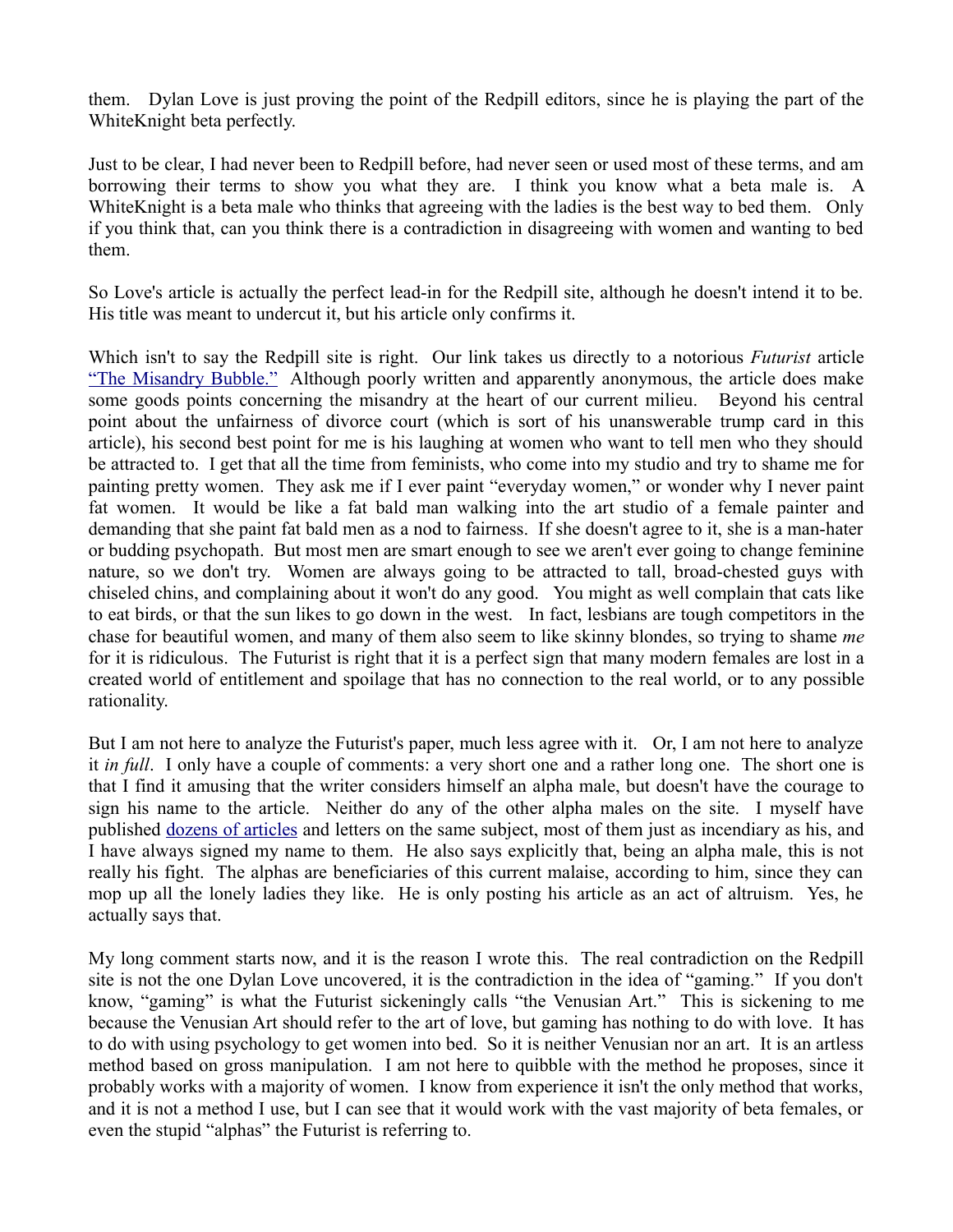You have to understand that the Futurist, like most of the guys who push this gaming psychology, mean something very different by alpha female than I do. By alpha female, they normally mean the hottest 10% or perhaps 20% of females. Since these hottest females are just as likely to be stupid as their uglier sisters (or *more* likely), gaming is just as likely to work on them as anyone else. Gaming is a sort of hypnosis without the watch swinging, and it works most often because the alpha male using it is smarter or more clever than the "alpha female" falling for it. In short, she is suggestible. His smile and his stare and his pheromones overwhelm her small dose of reason, and she winds up doing what he wants her to.

The problem with this whole story is that his "alpha" terms don't match. When the Futurist divides up his guys into percentiles, he doesn't assign alpha status to the hottest 20%, or even the richest 20%. If the ladies were the ones doing the grading, the grading would be done on the basis of wealth or status or looks. But the "alpha males" who benefit from gaming aren't ranked that way. The most successful gamers aren't rich guys or hot guys, they are manipulative guys with low standards. The perfect gamer is a low-level pornstar, who probably isn't either rich or good-looking or respected. He just has the ability to buffalo inferior women into bed. Some of those guys sleep with as many as 5,000 women, and they do that because that is what they most want. Yes, many of those women are unbelievably beautiful, but they aren't what I would call a 10 or, even less, an alpha. No true alpha male would have anything to do with them for a moment. They look pretty good in a still picture, yes, but could you imagine going on a date with them or spending an afternoon with them? They are completely useless out of bed and most of them are useless in it as well. As you probably know if you look at porn, 99.99999% of them are too stupid to give a blowjob. They can't figure it out, although they are supposed to be professionals. This is their job, literally, but they can't master the skill.

I have a different idea of the alpha female. For me, an alpha female—like her male counterpart—is smart and talented *and* attractive. She should also be pleasant to be around, both in bed and out of it. Obviously, these women don't respond to low-level pornstars. They aren't suggestible to any men inferior to them—which is most men. These women are the only women I am interested in. I have to think they are the only women any true alpha male would be interested in. In fact, I would say that if a man isn't interested in these women exclusively, he isn't a real alpha. He may be a great breeder, which is an alpha by one definition, but it isn't a definition I am interested in. It also isn't a definition that is very meaningful to society, since no society needs ten of thousands of more semi-retarded children of low-level pornstars and gorgeous idiots. We are full up on those already. Besides, these gamers are careful not to have children with most of these women, so they are not *breeding* anyway. Their "virility" is all into a cup or on someone's back, so it is all feckless and bootless as far as human evolution is concerned.

No, real alpha males don't benefit at all from this misandry bubble or from Modern culture in general. The only ones who benefit from the current crisis are those who enjoy mopping up the miserable, drunk hotties at the bars every night, and then dumping them the next morning. Those guys aren't alphas, they are semi-psychopaths, and they only add to the problem. The Futurist tells us the WhiteKnights are the worst problem after the faux-feminists themselves, but they aren't. These floppy beta-males do exacerbate the problem, but even worse are the predatory faux-alphas like the Futurist who think this is a time of opportunity. Their gaming only serves to solidify the impression women have of predatory males.

Most guys have an aversion to gaming not because they are wimps, but because they are not interested in tricking women into bed. A lot of women *can* be tricked into bed, and a lot of women *want* to be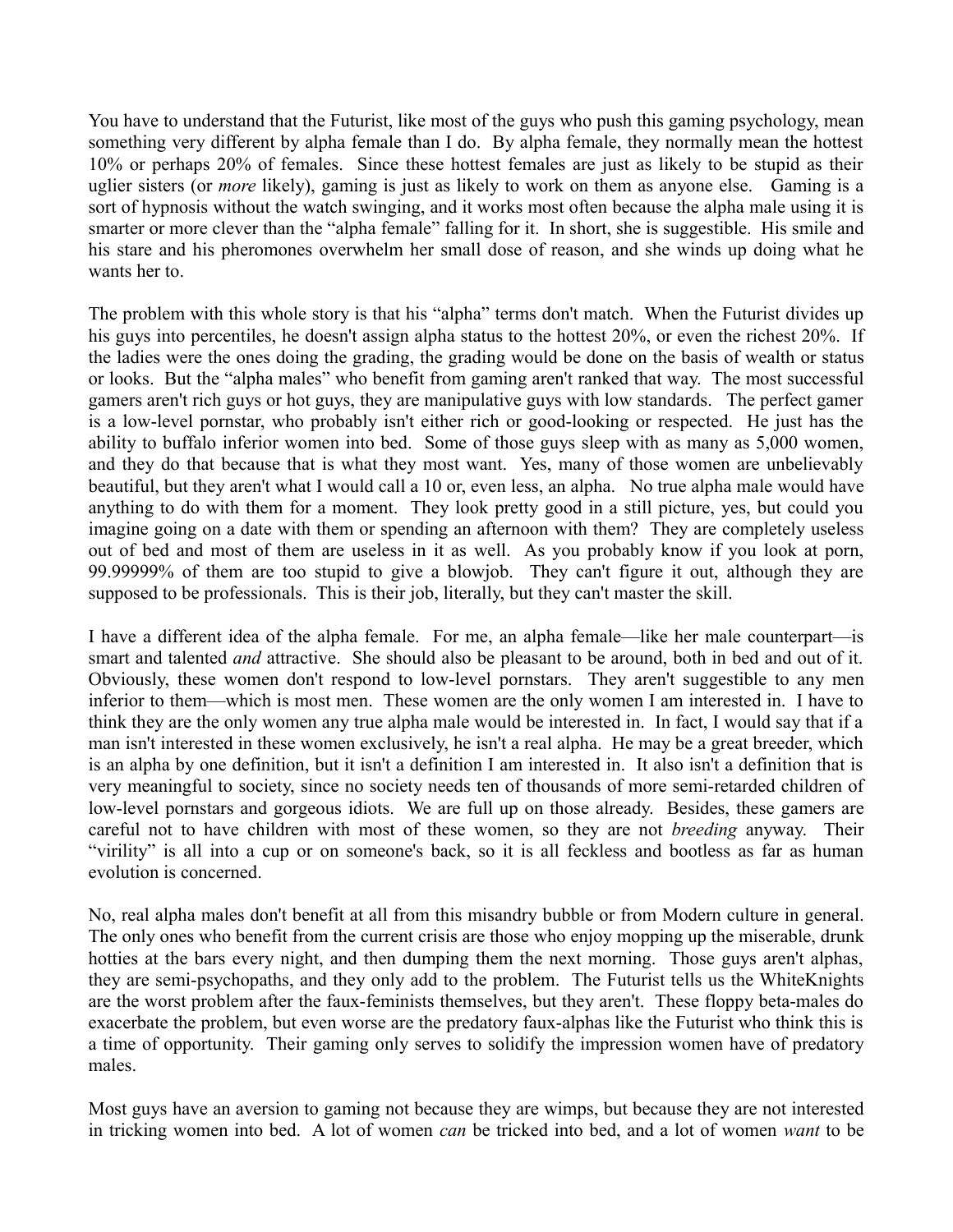tricked into bed, but that doesn't mean I want to trick them. The whole idea sort of shrivels me up. The women that can be and want to be tricked turn me off, it is that simple. And I have news for you fellas, you don't have to game women into bed, no matter how far up or down the ranking you are. I have slept with a good number of really amazing women, and I didn't game a single one of them. They were all beautiful alphas, and alphas don't respond well to gaming. But a lot of betas probably don't respond well, either, and those who don't respond well are probably better for you anyway.

Yes, it is good to be manly and all that, but that isn't gaming. And "being manly" doesn't mean lifting weights and being hairy and watching football. I don't lift weights and I am not hairy and I don't watch football. Being manly means having a strong sense of yourself, having your own opinions and sticking to them, being emotionally solid, and having things you believe in. Of course women do those things, too, but men do them in their own way.

Instead of lifting weights, I recommend you work on your voice. In my opinion, most men now sound gay, even when they aren't. Tape yourself. If you even begin to hear a lilt, get rid of it. Try to speak on or near your lowest note, not your highest. Don't allow yourself to be singsong or nasal. Even if you have a stopped-up nose from allergies, you can always speak *around* your nose instead of through it. I know this from long experience. Most men make the mistake I made at first: I thought it would help if I spoke back to women in their own voice. But although that works well with other men, it doesn't work with women. Women can get that from other women. What they want from you is a manly voice. Men don't have any role models for that anymore. All the males on the radio are she-males singing in a super high tenor or falsetto, and a boy or man hardly ever hears a good baritone. This phenomenon is also not an accident.

Beyond that, there isn't much to say on that score, since you can look or sound almost any way, as long as you are confident and don't take a lot of shit from anyone. Even the most over-educated alpha women respect that, although some of them don't admit it. They certainly like it better than someone who has no opinions and no real personality.

However, that was a diversion. I didn't write this to give alternate advice. I am not here to be anyone's Dear Abby, or Dear Abe. I am here because both the true alpha male and the true alpha female appear to be reaching the status of the passenger pigeon or the great auk. Anyone can see these online guys aren't alphas\*, but I am not impressed by what is more normally sold to us as the alpha by the mainstream, either: the rich or the famous. No alpha female worth her salt would be caught dead with the billionaires, Hollywood stars, musicians, athletes, or politicians sold to us as the cream of the present crop. And we see proof of that with our own eyes, since these guys are almost always accompanied by some idiot-hottie. That is because these guys are the high-level manipulators. While the pornstars are the low-level gamers, these guys are the high-level gamers. The pornstars may get more total tail, but the high-level gamers do get a slightly classier level of idiot-hotties. Their wives and escorts are never alpha females, but some of them have *some* brains and *some* style to go with their looks.

That said, ladies, you have to realize that most of the "alpha males" sold to you in the media are gay, and won't do you or any other woman any good. At least three quarters of the Hollywood and athlete alphas paraded in front of you as fascinating are closeted gays, so you are just being led astray. This also applies to politicians and other famous people, who are gay at rates far above the societal average. So you are getting a very distorted picture of the het alpha male, again on purpose.

So where are the real het alphas, men and women? Have they all committed suicide? Are they all in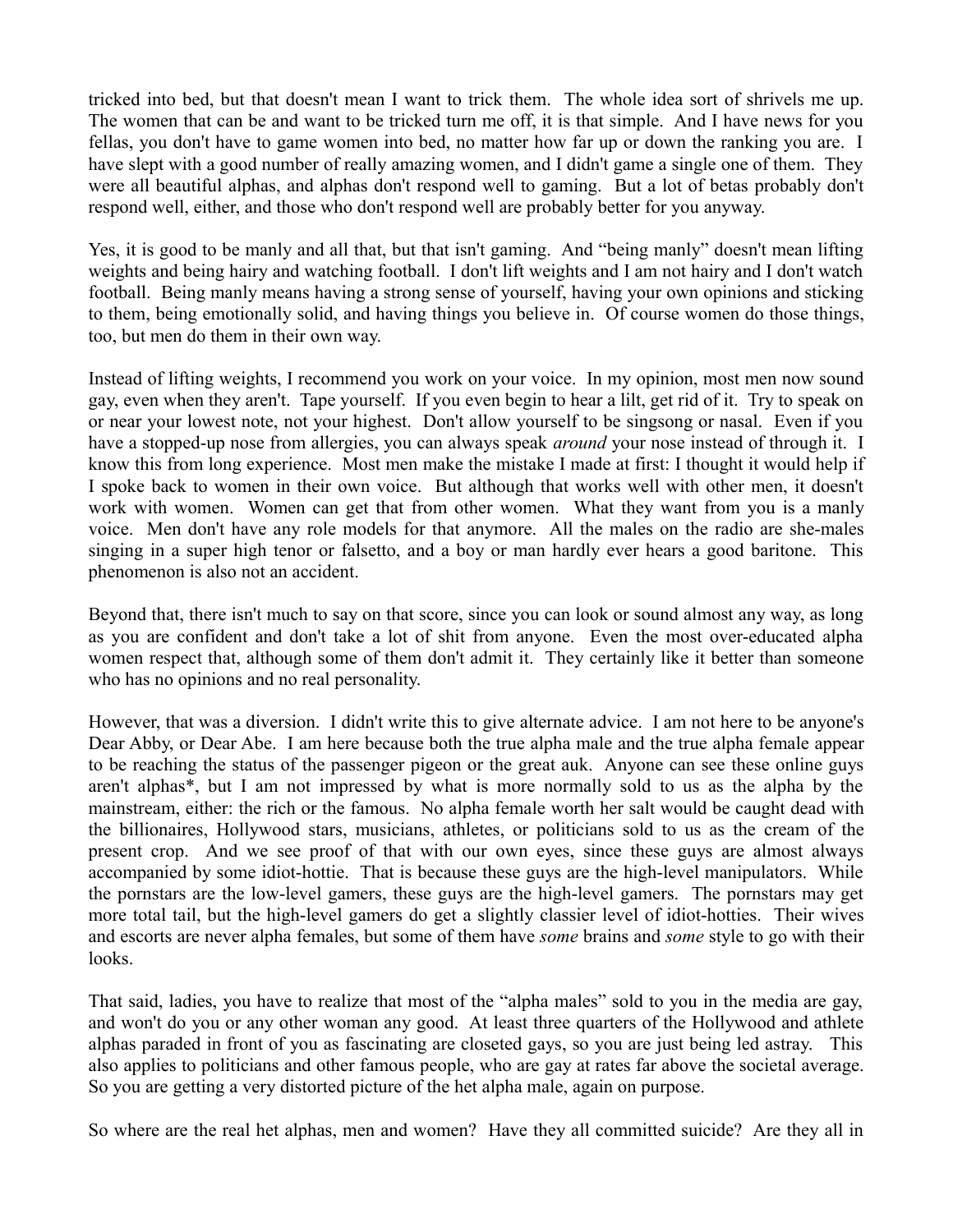institutions, drugged to the gills? Or are they just in hiding, waiting out the storm?

From my research, I would say a fair number have been recruited by the government and turned to the dark side, which takes them out of my dating pool. Technically, they may still be alphas, but by my definitions, they no longer are. Alphas imply the best, but once you have crossed over to the dark side, you have inverted the ranking. You are no longer best, you are worst.

If we just stick to the women, it would appear that the vast majority of alphas have been blasted into one sort of permanent trauma or another by the various government programs of the past fifty years, created to do just that. Since alphas are more sensitive by definition, they are the first casualties of any psych-warfare, and the psych-warfare of the past half-century has been like nothing ever seen before in history. And I don't just mean feminism. The Futurist lays all the blame at the doorstep of feminism, but while most of his comments are admittedly close to the mark, they are far too limited. Feminism has been just one of many disinfo campaigns, and most of the disinfo didn't even come from women, much less from feminists. Women may speak some of the lines, but they didn't write the master script. Feminism was transformed into its evil stepsister against the will or knowledge of most women, and that has to be taken into account. We can't expect the Futurist to give us that information, though, since he is also of the opinion that we just left "a decade where the prime threat to US safety and prosperity was Islamic terrorism." That is to say, he is either a clueless dupe or another government operative. I lean to the latter.

Some of the men at Redpill calls themselves MGTOW's. Men going their own way. A MGTOW avoids women completely. He has given up. Notice how the Redpill website has created categories for you to join, and given them little names. That is a red flag, and should make you very suspicious. The site should be called RedFlag instead of RedPill. Although a distressingly large part of the Futurist's cultural analysis is correct (which is what makes it so seductive), all his advice is bad. He encourages you to blame women for everything, and to gloat at the prospect that this will all blow up on them when the bubble bursts (he is right in that, but it will blow up on you, too). He chides the feminists for gloating in their current power, then gloats when they lose their looks, when they get fat, when they fail to have children, and when they overestimate their market value. Beyond gloating, he has several paths all set up for you: one of them is becoming a successful gamer, another is becoming a MGTOW, and a third is becoming a video sex addict.

Please slap yourself: you are being gamed by the Futurist, just like the women. You are being seduced into a suggestive state by being reinforced in all your negative ideas. You are being told what you want to hear, mixed into a lot of half-truths. The Futurists statistics are true: that is maddening. There *is* a lot of unfairness, and this misandry *does* exist. He isn't making it up. Again, maddening. But then he introduces the crooked path, or many of them: anger, revenge, tricks, manipulation, despair, flight. All the things they sold to the women, they are now selling to you.

Don't buy. I'm not. I have no intention of joining the Redpill gang, although, as I say, I agree with many of their complaints. The Futurist is mirroring back to me a large part of what [I had already](http://mileswmathis.com/dowdy.html) [written years before,](http://mileswmathis.com/dowdy.html) but I am still not buying. That is because I can see through these guys. Some of them are pretending they want to solve the problem, but they are only throwing fuel on the fire. I don't think it is an accident. Anonymous articles are rarely what they seem, especially on the internet. The internet is the invention and playground of the Intelligence community, and you have to remind yourself of that constantly. His website, along with most others, lacks all transparency.

I also draw your attention to the Futurist's selling of video sex as the future of sex for most betas. He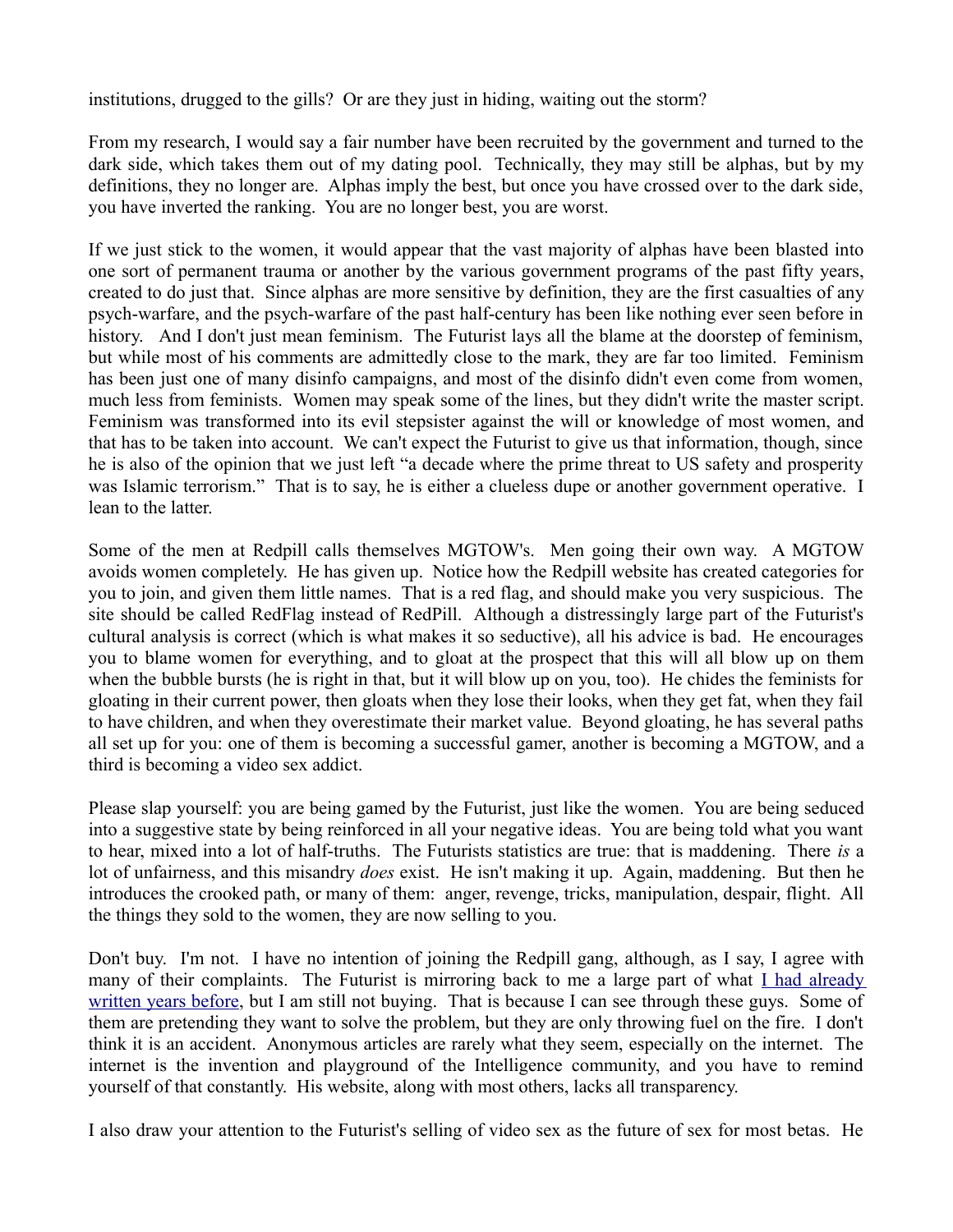tells us that by 2020, the next generation of virtual sex will help pop the misandry bubble. I expect many male betas will cheer at that prediction. The Futurist has actually [written extensively](http://www.singularity2050.com/2009/07/the-next-big-thing-in-entertainment-a-halftime-update.html) about this future, so the Misandry Bubble article isn't the only place he is selling it. This should raise a red flag, because that is precisely what the manufactured battle of the sexes has always been about. It has always been primarily about creating markets where there were none before. The people running these big games don't want anything to be free, you see, so they hate to see men and women gratifying one another with no money changing hands. The government mobsters and giant investment groups have already taken over prostitution and porn, which are huge industries, but they are always hungry for more. What you don't understand is that porn has just been the bait in a big bait-and-switch, and we are now seeing the coming switch. Most guys don't understand why anyone would pay for porn when there is so much for free. But that won't last. It is like the drug market: they hook you with a few months of free stuff then take everything you own to maintain the addiction. As soon as this expensive video porn arrives that the Futurist is talking about, they will take away your free 30-second videos and pictures. You will then have to buy the expensive new equipment or go into a painful withdrawal. They may not even have to take away your old stuff, since your addiction will have reached a level where the old stuff doesn't do it anymore. Have they had to take away your Playboys? No, you just aren't interested in that. It is now beneath your threshold.

The Futurist gloats that this will work as payback for the deluded feminists, since no one will want to fuck them anymore. All the guys will be fucking 3D hologram 10's and won't even go to the bars anymore. The ladies will have to buy their own unnamed form of gratification then, and since most women aren't into porn, we are left to our imagination—a nation of weeping women swimming in a sea of dildos, I guess.

What sort of man sees this as satisfying revenge? Is this how any rational person wishes to see the bubble burst? No, because men will always fall just as low as the women around them, just as women will always fall as low as the men around them. I do not look forward to the holograms and I hope you don't, either. It's all bad, and it only gets worse from there. Video sex isn't part of some bubble bursting, it is part of an ever greater bubble of deceit, perpetrated on both men and women by evil financiers and their tools. The bubble will only burst when men and women quit falling for the salesmanship—when they start seeing the big game for what it is.

But enough of that. As I said, the greater problem is the extinction of the alpha, male and female. Or, I should say, the planned eradication. The periodic purging of the intelligentsia that we saw in the past was inefficient, so at some point it was decided a permanent solution was in order: the purposeful decimation of the upper percentiles by any means necessary. Or, Intelligence wants to recruit as much of the upper percentiles as possible, and hogtie those they fail to recruit. This would guarantee their permanent victory.

The most brilliant method would appear to be destruction of habitat. What jobs are left that an alpha with scruples could take? I will be told that academia is my answer, but the universities were taken over by the military and major corporations many decades ago, and they now specialize in faking research and synthesizing things that don't need to be synthesized. So most of the true alphas, male and female, aren't there. You can now find them anywhere, but look for them in lower paying jobs that retain some real value, like growing food, teaching kids, making useful things, solving problems, or helping people cope. Most of them will have been traumatized, and they may look at first like PTSD victims (because they are), but a closer look will show who they really are.

Most alpha males will remember who they really are, even after the trauma, but I have found that many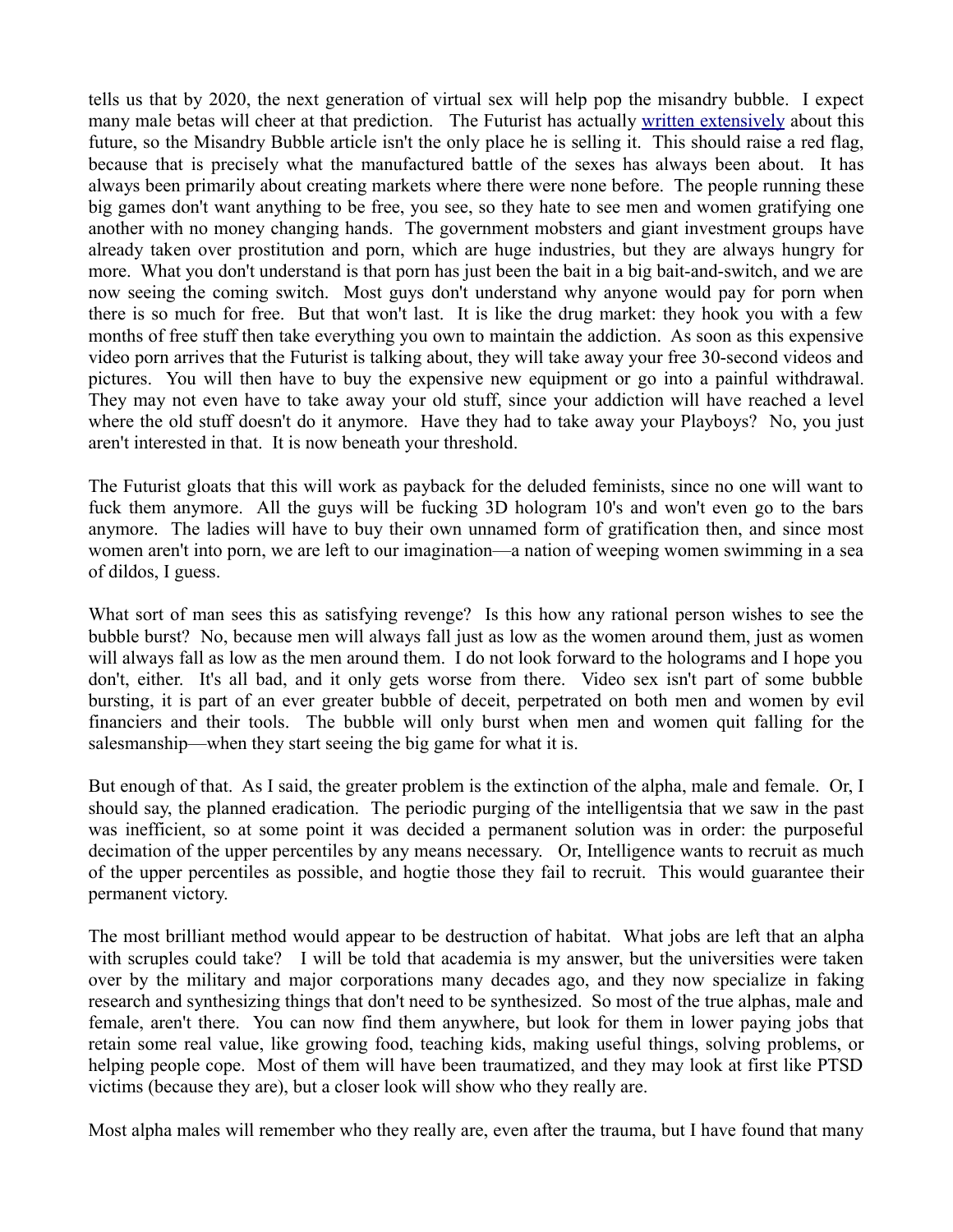alpha females don't know who they are. They were traumatized at such an early age—without testosterone to keep their confidence up—that they never understood their full value. The Futurist tells us that women now overestimate their own market value, and while I would say that is mostly true, it is only a generalization. It is most true of tier2 females, who are smart enough to see how the board is tilted in their favor and use it, but not smart enough to weigh a larger set of variables. These are the ones so hated by the Redpill guys, and for good reason. I, too, avoid them like the plague, although unlike the gamers, I avoid them no matter how gorgeous they are. They are the least attractive females ever to hit planet earth, with their make-up and high heels and doctored features and sickly-sweet smells and quacking voices, and yet they wonder why they never meet any good men. I will tell you, ladies: it is because you have built yourself to attract only the psychopaths and manipulators. Men with good taste are making a beeline out the door at the first sight (or smell or sound) of you.

That said, the real female alphas often don't understand who they are, and vastly *under*estimate their value, to men and society both. As part of the disinformation campaign against them, they have been told that we are all equal, which, if true, would mean there were no alphas. Everyone now is encouraged to be a flat 50-percentile beta, not oppressing those around them with real beauty or talent or wisdom. All the swans are pressed into permanent duckhood, trying to be like the dabblers around them to fit in. And just as men are sold fake alphas in the media, the women are, too. They see the second tier posing as the top tier, and they believe it. They do not realize their birthright has been stolen. They think the table is tilted in the favor of women, and in general it is, but only the lower end of the table. The truly exceptionally women are being eradicated just like the men, and what you see in their places are the noisy annoying tier2 women who are glad to be bumped up.

Another way the alpha females have been fooled is by gaming the very definition of alpha male. In common parlance, an alpha male is a good-looking male who beds a lot of women. See the picture of Ben Affleck above. But those guys aren't alpha males. Those guys are just sexy betas with no scruples and no standards. Most women have never run across a real alpha and wouldn't recognize him if she saw him. He is the sort she snubs everyday without realizing it. Real alphas know that quantity means nothing, quality everything. In the human gene pool, inseminating vast numbers of women has no real value, to you or him or anyone else. Only in animal societies, where all individuals are pretty much the same, does such a thing become meaningful. In human society it is meaningless, because a thousand lower-tier children have the same power as one lower-tier child—none. As a matter of human evolution, it simply doesn't matter what these people are doing sexually or how often, except as a matter of overpopulation. Human evolution doesn't proceed according to physical traits present in the lower percentiles, but on mental traits in the highest percentile. That, and upon collected knowledge.

All this talk of alphas in humans as the analogy of alphas in animals is absurd. It is evolutionary biology and psychology for the unwashed. A very large part of human evolution is now dependent on collected knowledge, not children of any kind, and one smart bachelor like Tesla can have more influence on human evolution than a million average children. Please understand that this is completely different than eugenics. It is simply a fact. I am not advocating breeding programs: Nature will always install her own breeding programs with no conscious help from us, and do it much more fairly than we ever could. But animal species, having almost no collected knowledge, advance only genetically; humans don't. We have reached the point where human genetics only matters as far as it influences human *ideas*. You could have 10,000 children with 10,000 different women, but if none of your children ever has a new idea, your service to human evolution is still zero.

What can be done? It looks pretty bleak, but it isn't an insoluble problem. The first order of business is getting the male and female alphas back together, so they can work as one, as they are meant to. Their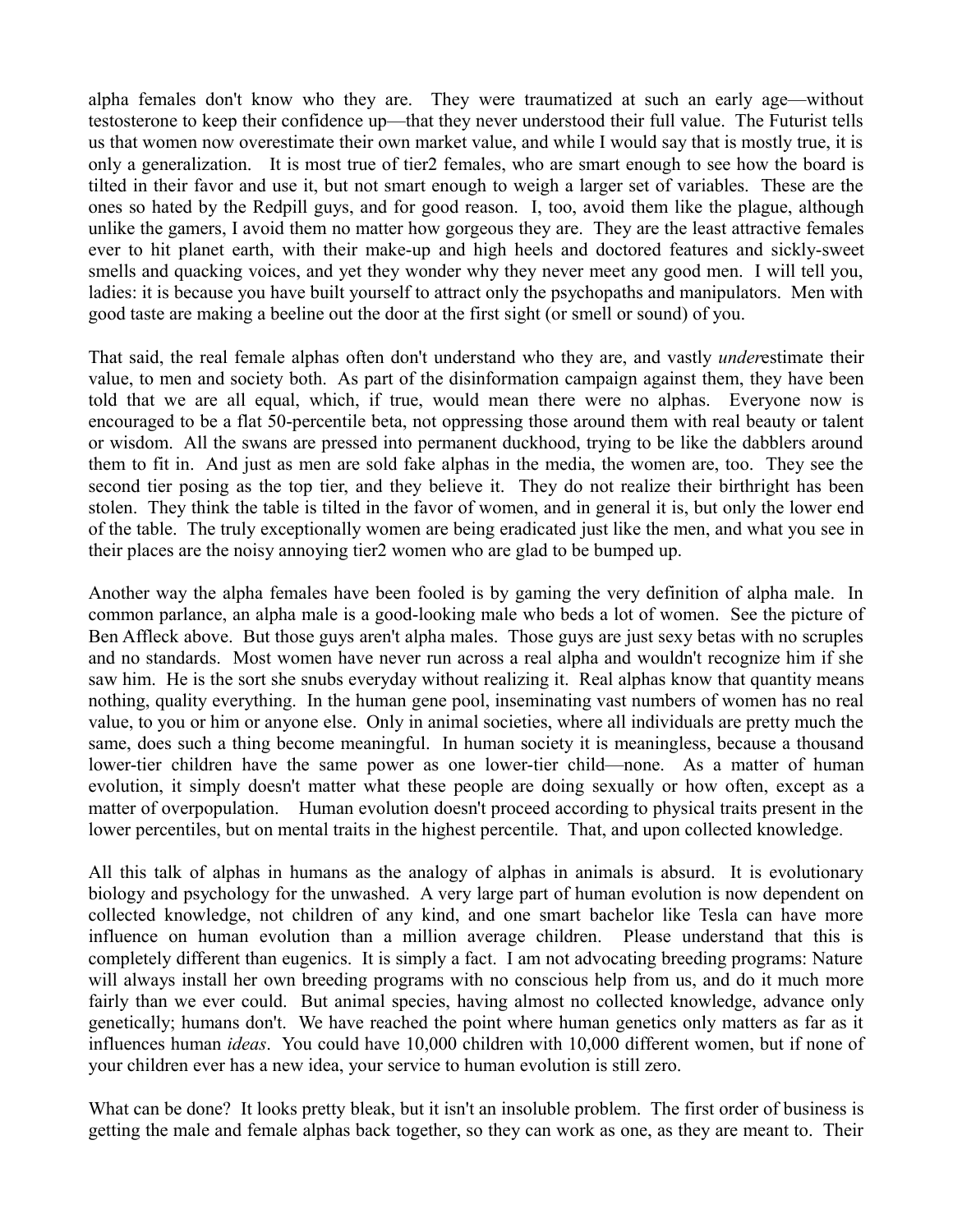separation and destruction has been job one for the financiers, since the financiers are not alphas themselves. To succeed in their plan, they had to minimize the true alphas, since the true alphas would never put up with it. The alphas, being smartest, are the most likely to see that the plan of the financiers has no benefit for anyone but the financiers, neither alphas nor betas. It is a plan of ruination and depredation. So a large part of our mis-education and propaganda has been aimed at alphas, and especially female alphas. They have been the primary target from the beginning. And the plan has worked fantastically well. Most of the female alphas believed what they were taught, and through that fooling they have been decimated. Their place has been taken by the noisy second-tier women, controlled from above in surreptitious ways by the same financiers. Since these alpha females have no lobby and don't even know who they are, the theft has gone unnoticed by most.

Except by the true alpha males. Some of us have noticed the loss of our mates. We have been decimated as well, since we have been pulled down by the same mis-education campaigns. But the thing that brought us lowest was the loss of our mates. We have been decimated *through* them. Their fall has pulled us down with them.

Some will dislike all this talk of alphas, even though it is just a term I borrowed from the Futurist to turn his argument upside down. They will say that if these women are so smart, why did they fall for this plan? If these men are so smart, how did they get decimated? Shouldn't alphas always be on top, by definition? No. People are social creatures, and they do not raise themselves, no matter how smart they are. They have to be educated in a society, and if that society has turned against a segment of its children, those children will be hard put to rise above it. The alphas *have* been decimated on purpose by many government programs, and those now sold to you as alphas are impostors.



For example, just imagine the levels of propaganda and promotion it takes to sell someone like Robert Downey, Jr., as an alpha male. He's strutting, obnoxious, and works for the CIA-controlled Hollywood, selling all their brainwashing programs. Do you really think that is what alphas do? Do alphas work for the man? All the alphas you are sold in the media do, but real alphas don't. The same can be said for someone like Oprah Winfrey, who is nothing but a well-paid saleswoman. She is quite convincing in her role, I admit, but I assure you she isn't an alpha. And not because she is fat, but because she is fake. She pretends to be interested in your well-being, but she isn't. She is interested in making money for her bosses and for herself.

So, again, how do we solve this problem? As I said, the first order of business is getting the alphas